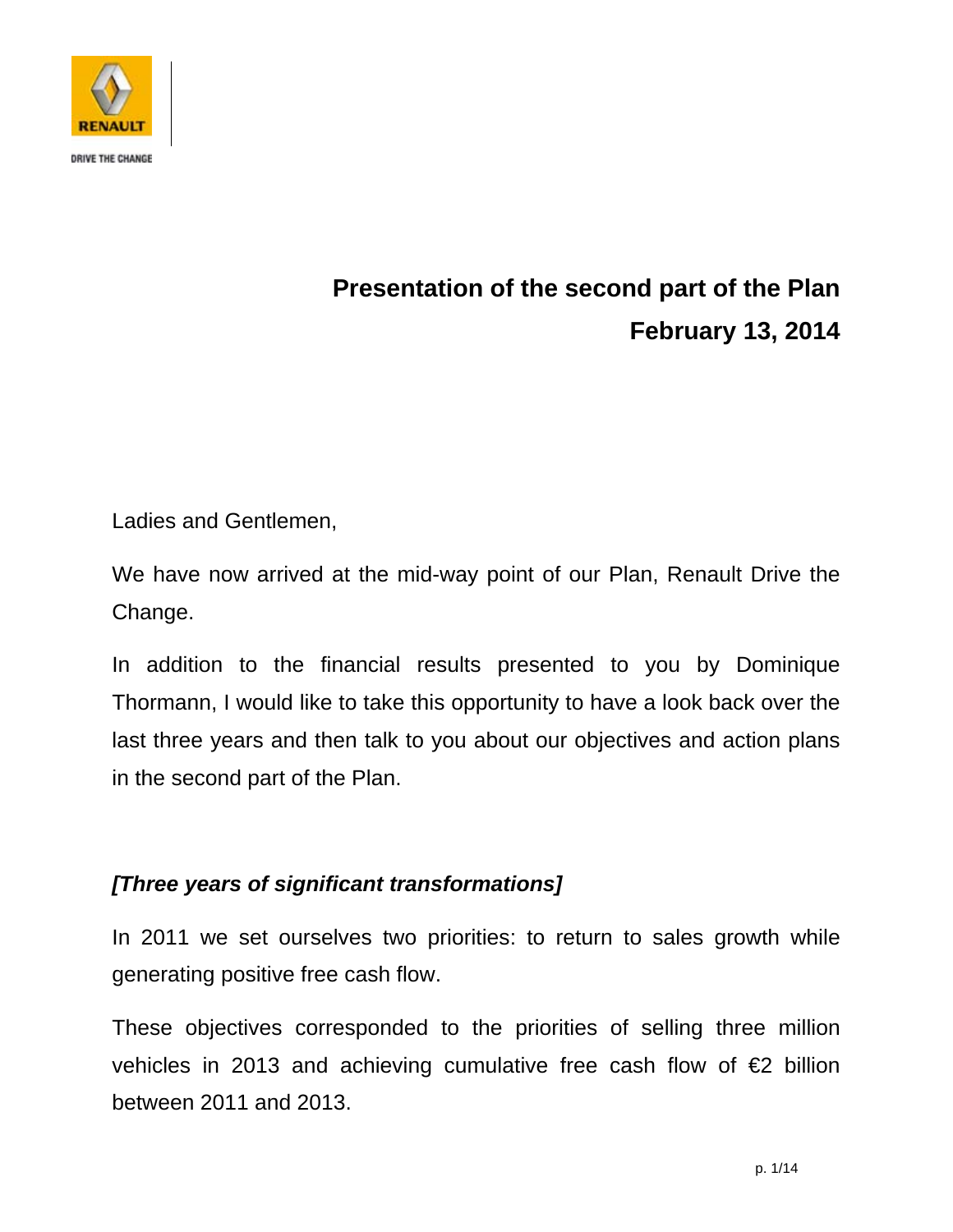To meet those goals, Renault had to make considerable changes.

Renault, an essentially European carmaker in 2010, has increased its share of sales outside Europe from 37% to 50% today. At the same time, in Europe, we have held up well against the crisis thanks to attractive new products.

### *[Renault's new design]*

The first of these is Clio IV, which embodies our design renewal. It features the best of our latest innovations, in terms of the environment, with Clio emitting the lowest amount of CO2 in its category, and in terms of new connected technologies, with our R-Link multimedia system, acknowledged as the best on the market.

### *[Captur: the successful renewal of the B segment]*

Our second key product is Captur, whose success demonstrates our ability to find new growth opportunities, including in traditional segments such as the B segment.

Captur today is the best-selling crossover in France and number one in its segment in Europe.

### *[ZOE, the leading electric vehicle]*

Last year we launched ZOE, the spearhead of our zero-emission range. While sales are not as we expected, ZOE today is the top-selling electric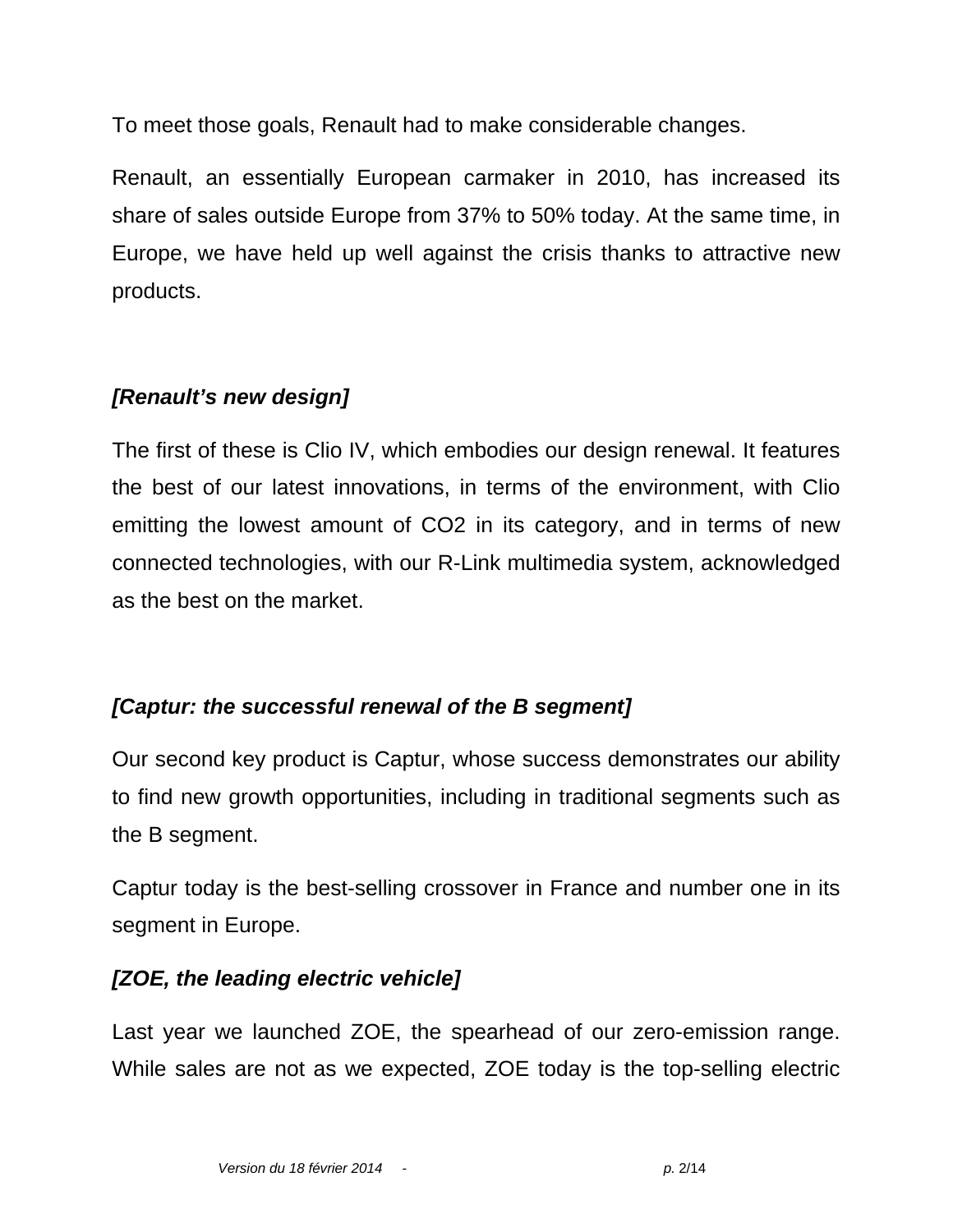vehicle in Europe and has a record 98% satisfaction rate with our customers.

#### *[The B segment at the heart of our renewal in Europe]*

The renewal of our models has contributed substantially to our improved performance in Europe, where Renault has regained the lead in the B segment.

### *[M0 range out to conquer the world market]*

We also continue to extend our M0 range, which now includes six vehicles, and have begun to renew it with new Logan and Sandero. We sold one million M0 platform vehicles in 111 countries in 2013. The range is now produced at eight production sites.

# *[Duster, a global car]*

With Duster, we have developed a global product, able to meet expectations as different as those of European Brazilian, Indian and Russian customers.

The number-one SUV in Russia, and number two in India, Brazil and Argentina, Duster is now the Group's best-selling model.

### *[New Master confirms our LCV leadership]*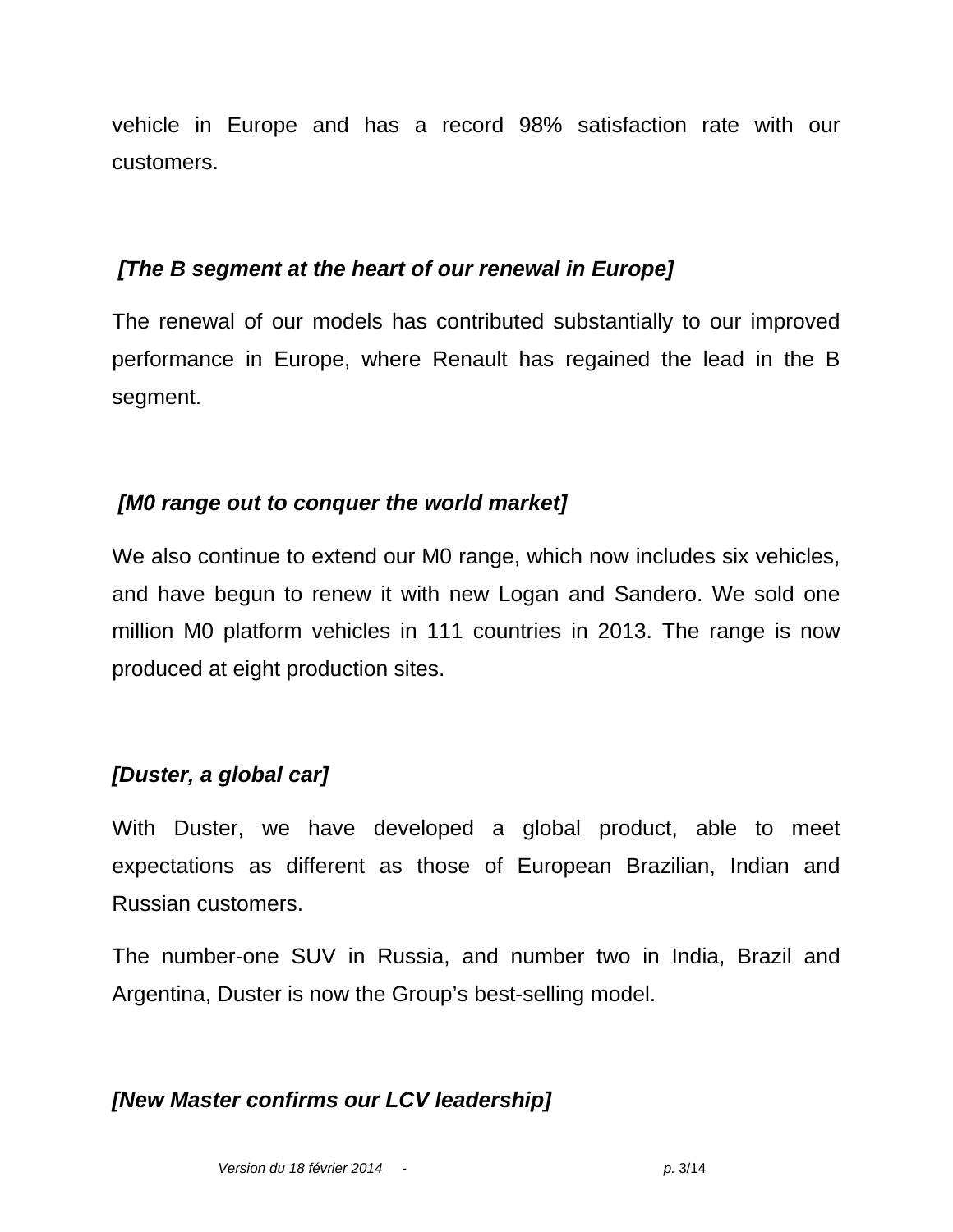Our range of light commercial vehicles has been enhanced with the arrival of new Master and Kangoo Zero Emission, both of them best-sellers in their categories and both produced in France.

Lastly, as part of our partnership with Daimler, we have also started manufacturing Mercedes' Citan at our Maubeuge plant.

### *[Renault, a more global competitor]*

The wide-ranging renewal of our range has made Renault an increasingly global competitor.

Five emerging countries figure in our top-ten markets, including Brazil in second place and Russia in third.

Apart from Algeria, where we already account for one in four vehicle sales, we have increased our market share in all the emerging countries in which we are present.

We have made significant progress in India, achieving a 2% share of the market two years after re-launching our brand there.

### *[Drive The Change: a new phase of acceleration]*

When preparing this product offensive, we did not expect the European market to continue to fall. We forecasted a 6% rise in the European automotive market for the first part of the plan (2011-2013), following an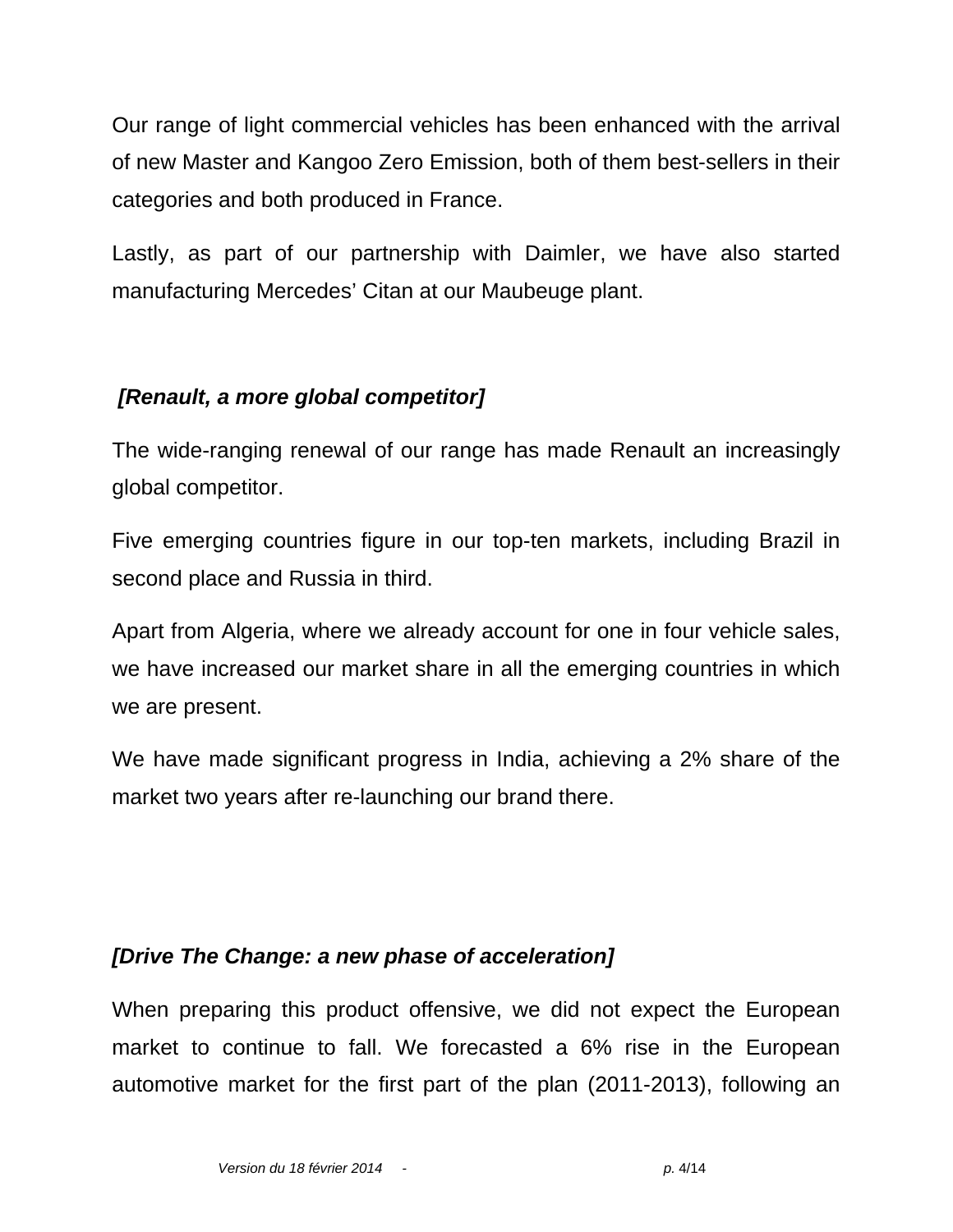8% decrease between 2008 and 2010. But in reality, the market continued to fall, losing a further 10% in what is a low point of the last 20 years. This 16-point difference compared with our forecasts, added to the practical disappearance of the Iranian market, did not allow us to reach our sales objective of three million vehicles in 2013, despite our constant progress in emerging markets.

Nevertheless, thanks to the efforts of the entire company, we have maintained strict financial discipline and exceeded our objective of delivering €2 billion in cumulative free cash flow for the first three years of the Plan.

Today, with these strong assets, Renault is looking to the future with confidence.

The strategy that we set out in Drive the Change in 2011 has produced results.

Now it is time to enter a new phase of acceleration.

# *[1. Strengthening our economies of scale and competitiveness]*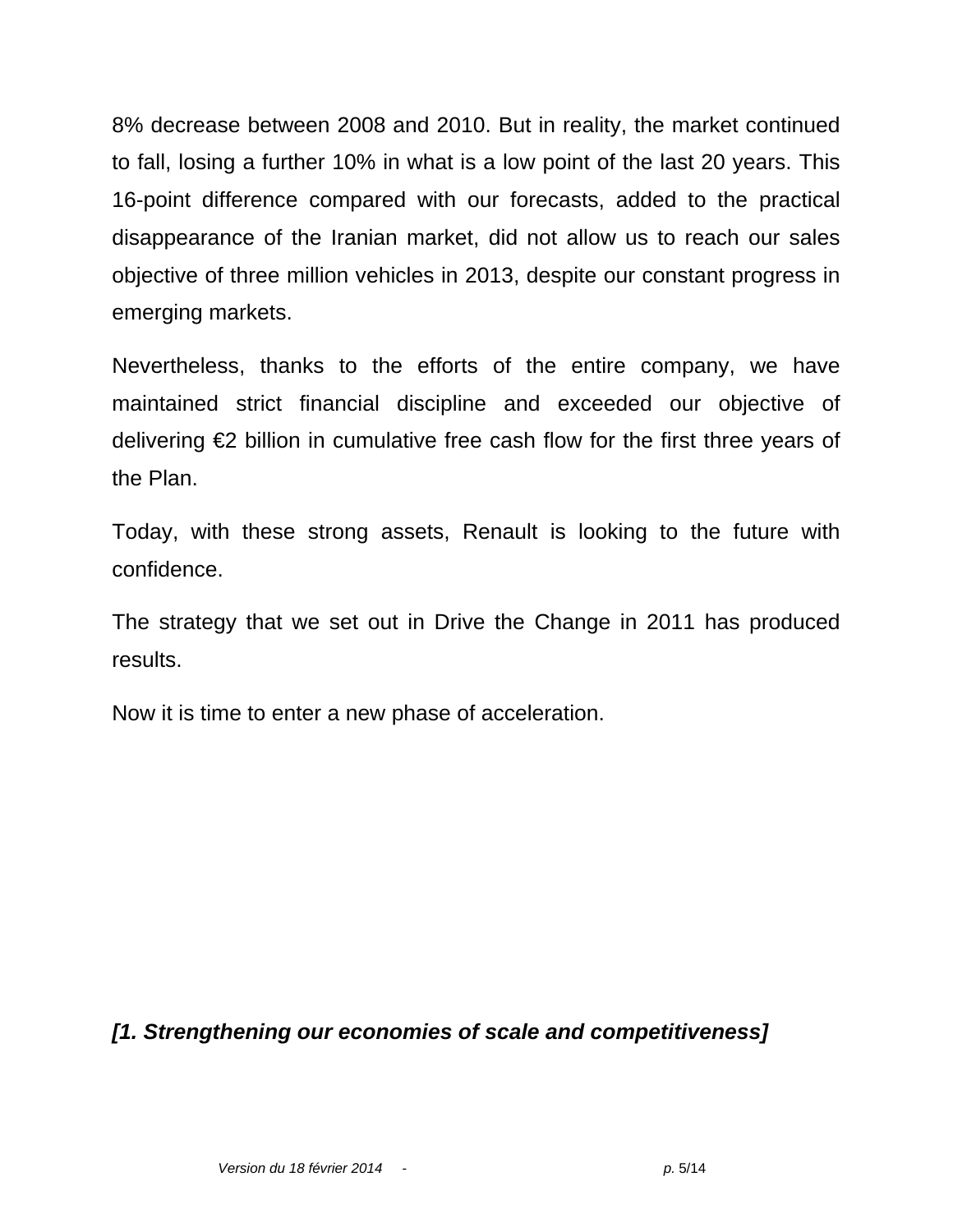To strengthen our economies of scale and our competitiveness, we are going to accelerate the rollout of our CMF common module families as part of the Alliance. This will generate savings that we could not have achieved alone, enabling us to maintain our investment and R&D expenditure rate at below 9%.

Two platforms shared by the Alliance, the CMF C-D and CMF B, will each be used to produce three million vehicles, placing them in the top five worldwide.

For Renault, 80% of our future vehicles will be produced on a common platform.

The platforms will save at least 30% on the development cost of our vehicles and reduce purchasing costs by 20% to 30%. In addition, the development of standard modules will allow us to cover two-thirds of the value of future vehicles, compared with one-third today.

### *[2. Reducing vehicle costs]*

In line with our international development, wherever we produce vehicles we are aiming for a local sourcing rate of 80%.

Local sourcing is vital to keeping our products competitive and, in particular, to reducing our exposure to exchange rate variations.

In Europe, through our partnerships and through the implementation of our Competitiveness Plans, we will be able to make better use of our production capacities.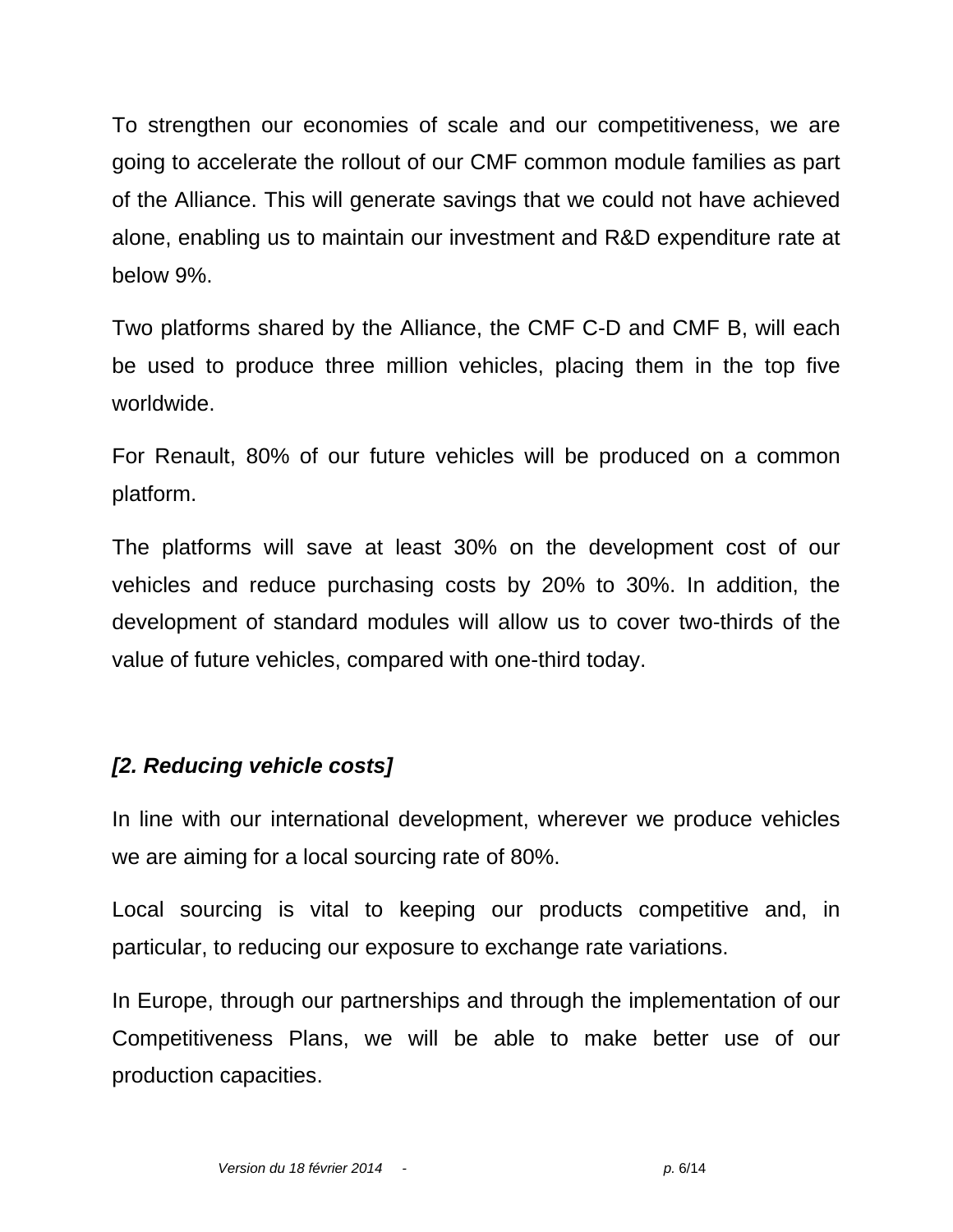In France, for example, we were able to commit to a production volume of 700,000 vehicles in 2017, of which at least 82,000 Micras for our partner Nissan.

I would like to take advantage of this opportunity to confirm that the next Nissan Executive Committee meeting will be deciding on increasing this amount to 132,000, which obviously would be excellent news for our Flins plant.

# *[3. Continuing our pricing policy]*

A robust product plan requires a suitable pricing policy. We have paid particular attention to this point in the last three years.

In Europe in particular, we have increased the value of our products, both compared with the leader and with the average of our competitors.

This is an essential priority that we will continue to pursue.

# *[4. Continuing the renewal of our range]*

In the automotive sector, there is no problem that a good product cannot solve.

In the coming years, our product plan will remain the key to our growth and profitability.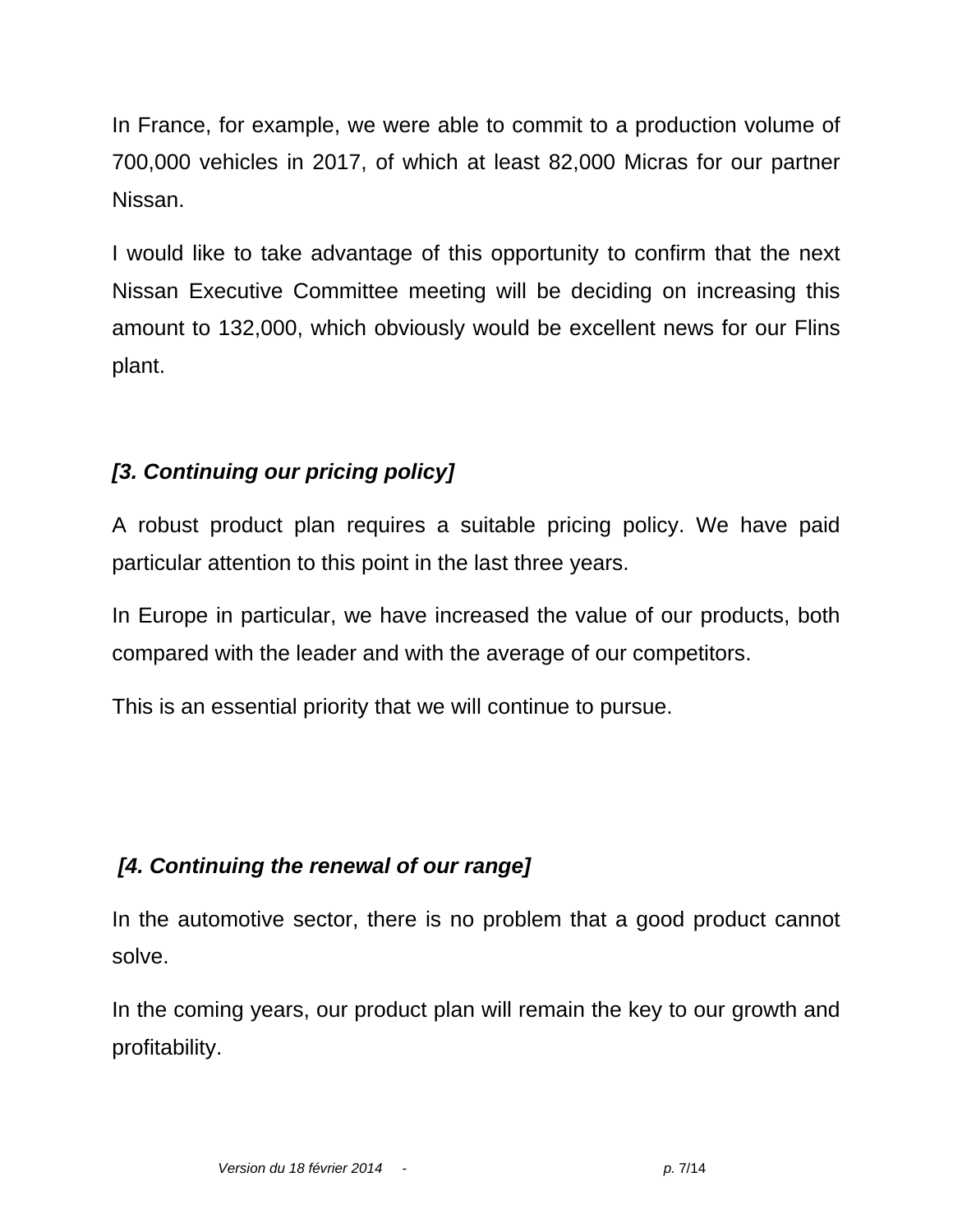It is with attractive and competitive products that we will prosper. This is why we are going to step up our offensive in the second part of the plan, both by renewing key models and by extending our range and its geographical coverage.

# *[A-Entry]*

Galvanized by the success of the M0 range, in 2015 we will launch a further entry-level vehicle to extend our coverage in emerging markets.

Our aim is to bring customers a modern car for less than  $65,000$ , in India and then in South America. It will be based on a common CMF-A Alliance platform at Chennai in India.

# *[Twingo]*

In the European A segment, we will be launching new Twingo in the second half of the year. Pictures of the new model will be available this evening in the social networks. New Twingo will be produced on the innovative new platform developed with our partner Daimler.

# *[Renewed C and D ranges]*

Starting in 2015, the C- and D-range vehicles will be entirely renewed using an Alliance CMF platform. In Europe, they will be produced at our Douai and Palencia plants.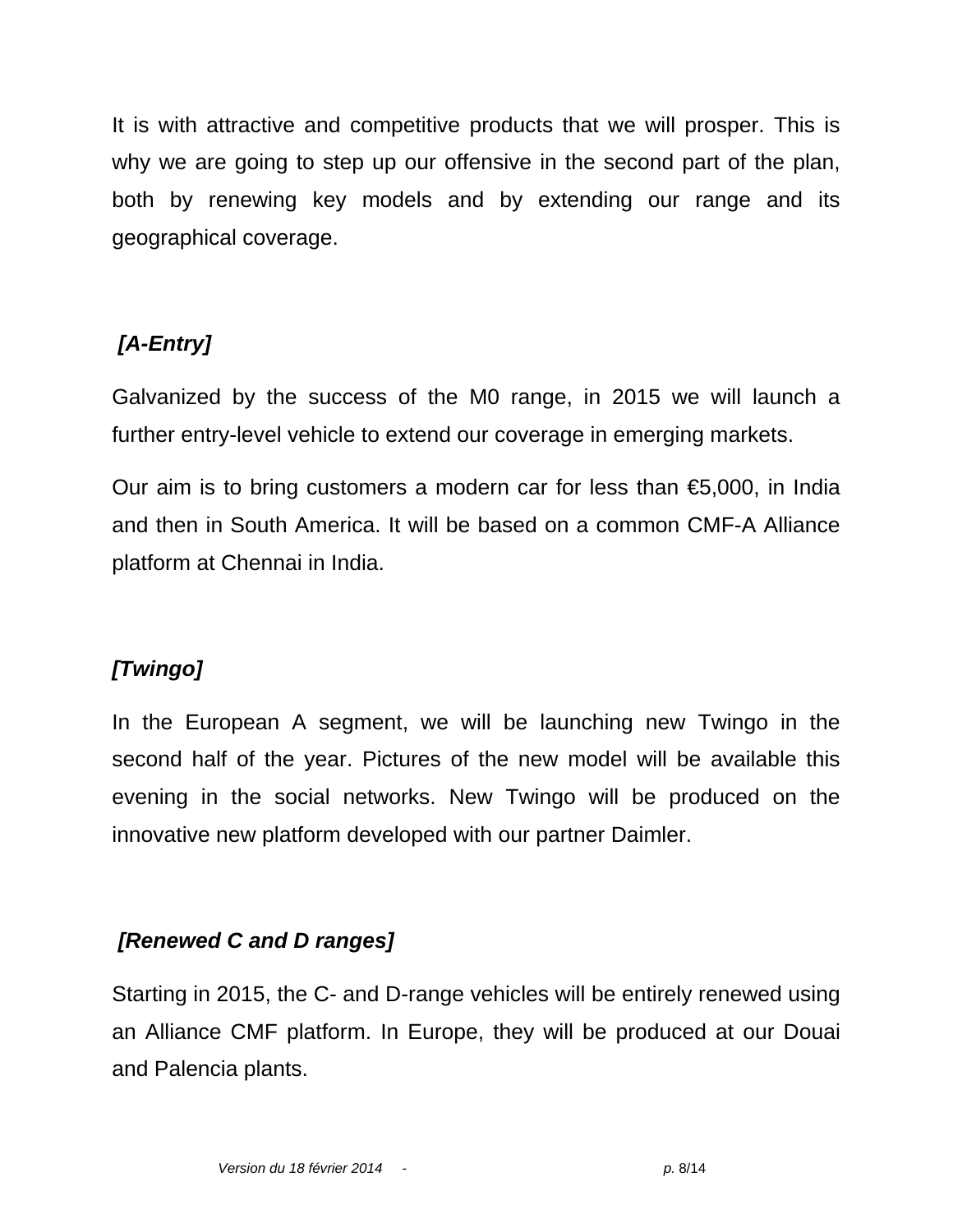This approach will enable us to develop next-generation Mégane on a three-million-unit platform, compared with the current platform's 700,000. A new D-segment vehicle will also be developed on this three-million-unit platform, compared with today's 160,000 units for Laguna.

We will thus successively launch the Espace, Mégane and Scénic replacements and a new D-segment vehicle.

#### *[A complete range of crossovers]*

In crossovers, following the success of Captur we are going to extend our line-up to the C and D segments.

### *[Light commercial vehicles]*

Lastly, we are going to expand our range of light commercial vehicles with two new pick-ups, the aim being to improve our coverage of what is a core segment in a number of emerging countries.

In Europe, we will be launching new Trafic in September, produced at our Sandouville plant.

# *[Objective 1: Growth in revenues]*

How does all this translate into objectives for the company?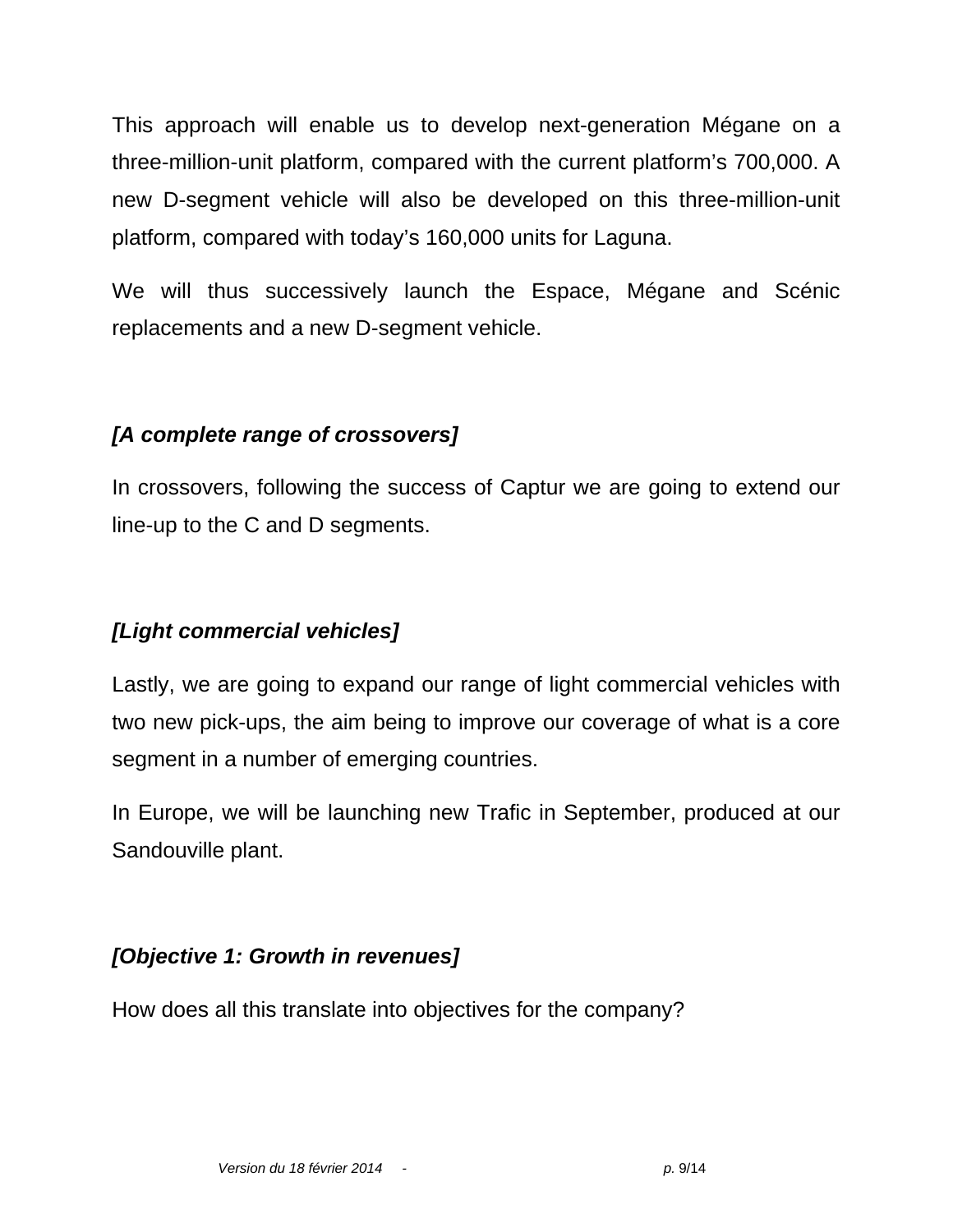Our strategy is focused entirely on ensuring profitable and lasting growth for Renault. This is why we have set a growth objective and a profitability objective.

Our growth will be measured in revenues.

By doing so, we will be able to take better account of all the Group's businesses: the sale of vehicles, parts and accessories, the corresponding services, and sales to our partners.

This indicator also reflects our determination to increase our unit revenues, by adding more value to our products and brands.

At the end of the complete rollout of the Plan, Renault is aiming for Group revenues of €50 billion, on a like-for-like basis and in line with the exchange rates forecast by banks in early 2014, measured in 2017.

This growth will be boosted by an increase in our sales volumes, which are expected to reach 3.3 million units in 2017.

The strengthening of our brand also remains a priority. We will do so through our product plan, our innovations and an improvement in quality and customer satisfaction.

We want to improve the appeal and the competitiveness of our cars by fitting them with useful, desirable and broadly affordable innovations.

In this area, connected and autonomous vehicles stand as a major development opportunity between now and 2020. These vehicles will arrive on the market in successive phases, R-Link being a concrete example of the first phase.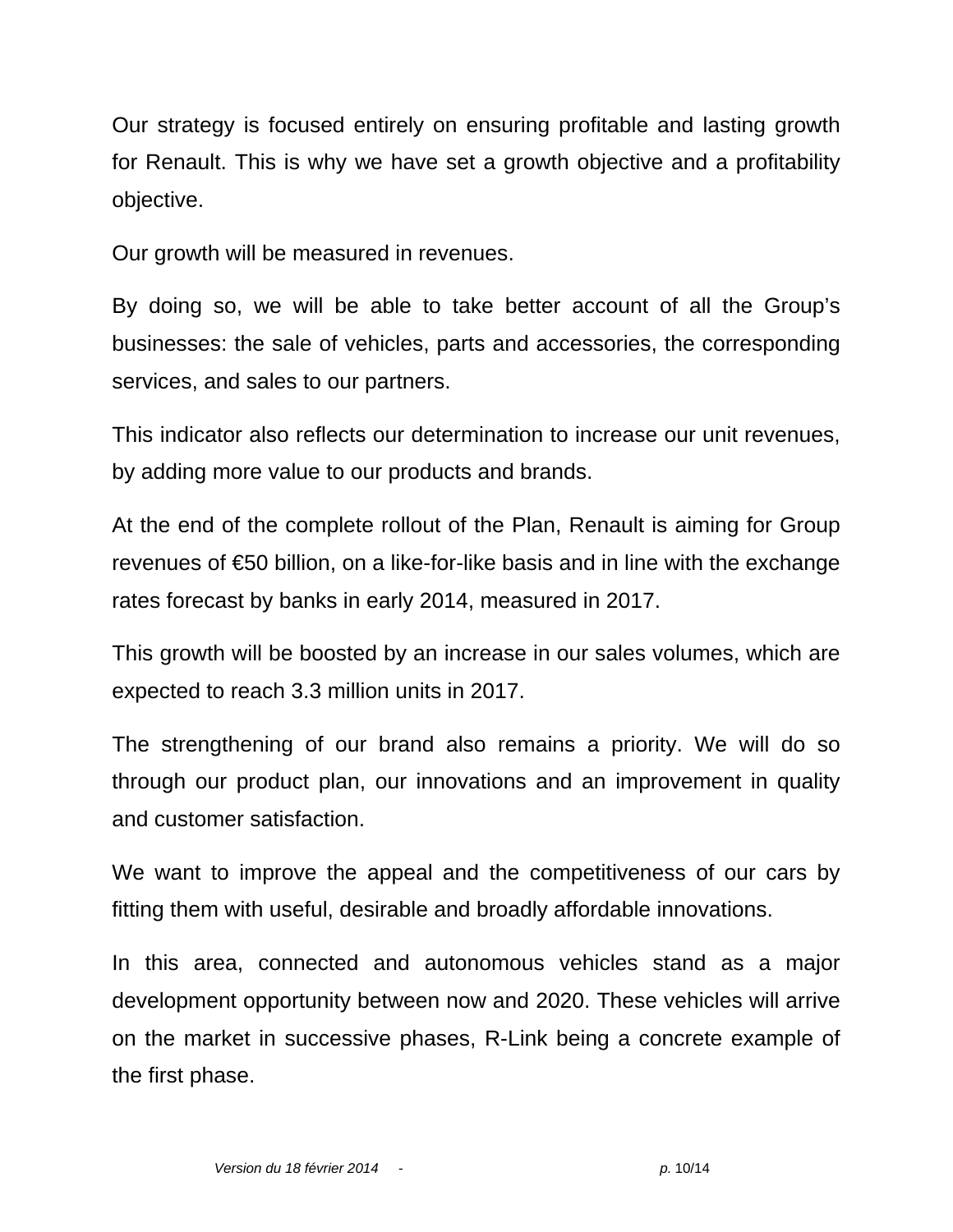Regarding our environmental responsibility, we intend to maintain our commitments. We will continue to develop our electric vehicles and reduce the CO2 emissions of our internal-combustion-engine vehicles.

All of this will serve to improve customer satisfaction, which in the end remains the key factor to our success.

All our teams, particularly Sales and Marketing, are working hard to achieve three objectives:

- Confirm Renault's status as the leading French automotive brand worldwide
- Position Renault on a lasting basis as the number-two brand in Europe
- Confirm Dacia's position as the leading brand in its category

#### *[Objective 2: Operating margin of over 5%]*

As you know, our objective is profitable growth.

In the last three years we have concentrated on free cash flow to steer our business, which turns out to have been a wise choice in a context of European crisis.

Now that we have cleaned up our balance sheet, in the second part of the plan we will focus on operating profitability.

At the end of the full effect of the plan, Renault is aiming for Group operating margin of at least 5% of revenues.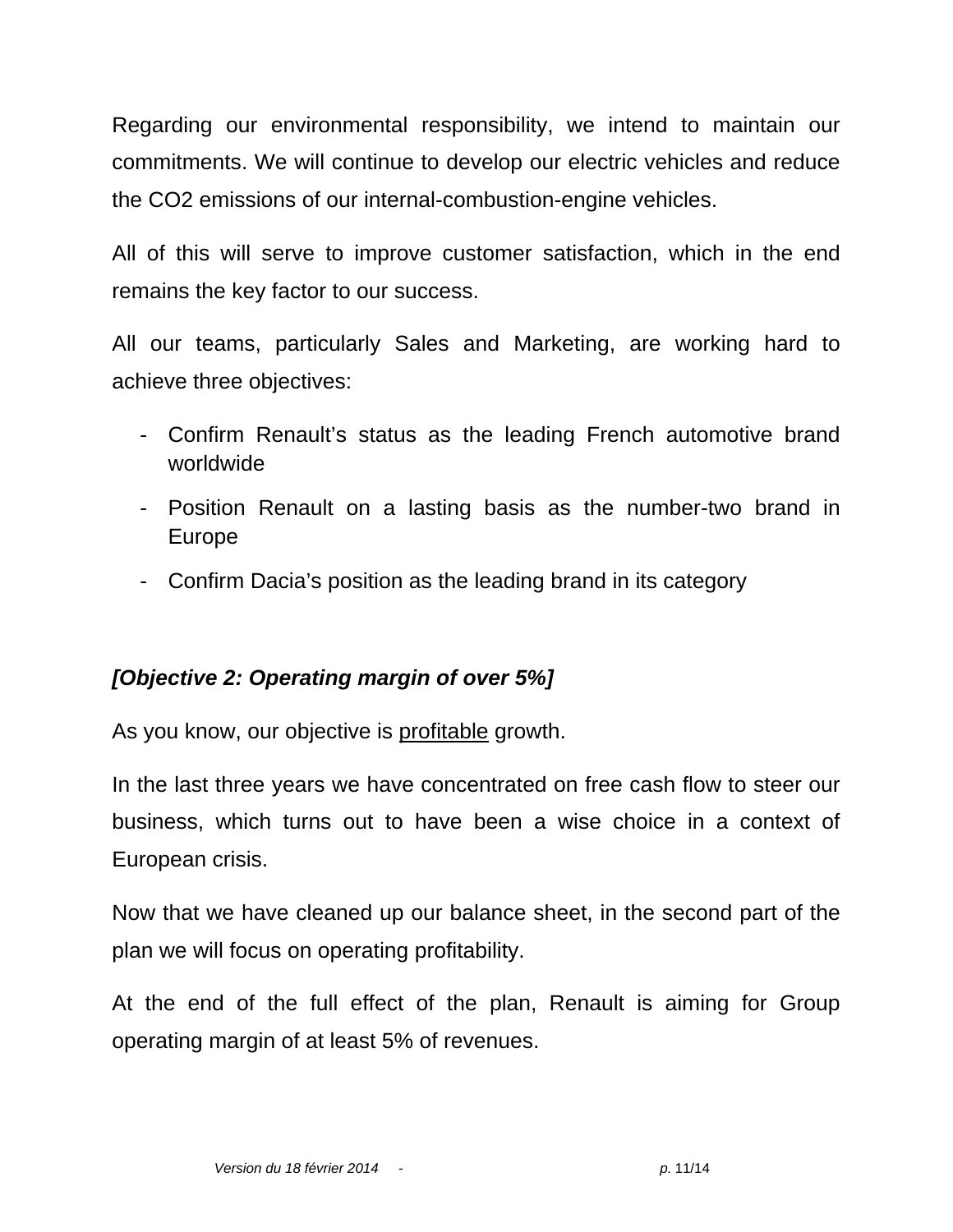At the same time, and to maintain the greatest financial discipline at the company, we will make the commitment to generating positive Automotive free cash flow every year.

To meet this objective, we will rely on two major levers: growth in revenues and the reduction of our costs.

### *[Pushing back our limits]*

In the second part of our Plan, we will fully focus on meeting our objectives on growth and profitability.

But we will obviously also prepare for the future, by setting to work now on the products, technologies and new markets that we will develop after 2016.

Setting up business in China, the new frontier, is another major objective for Renault.

Last December, we formalized the creation of a joint venture with our partner Dongfeng and began the construction of a plant with an initial 150,000-vehicle capacity.

We will launch our first models, C- and D-segment crossovers, starting in 2016.

# *[Accelerating synergies with the Alliance]*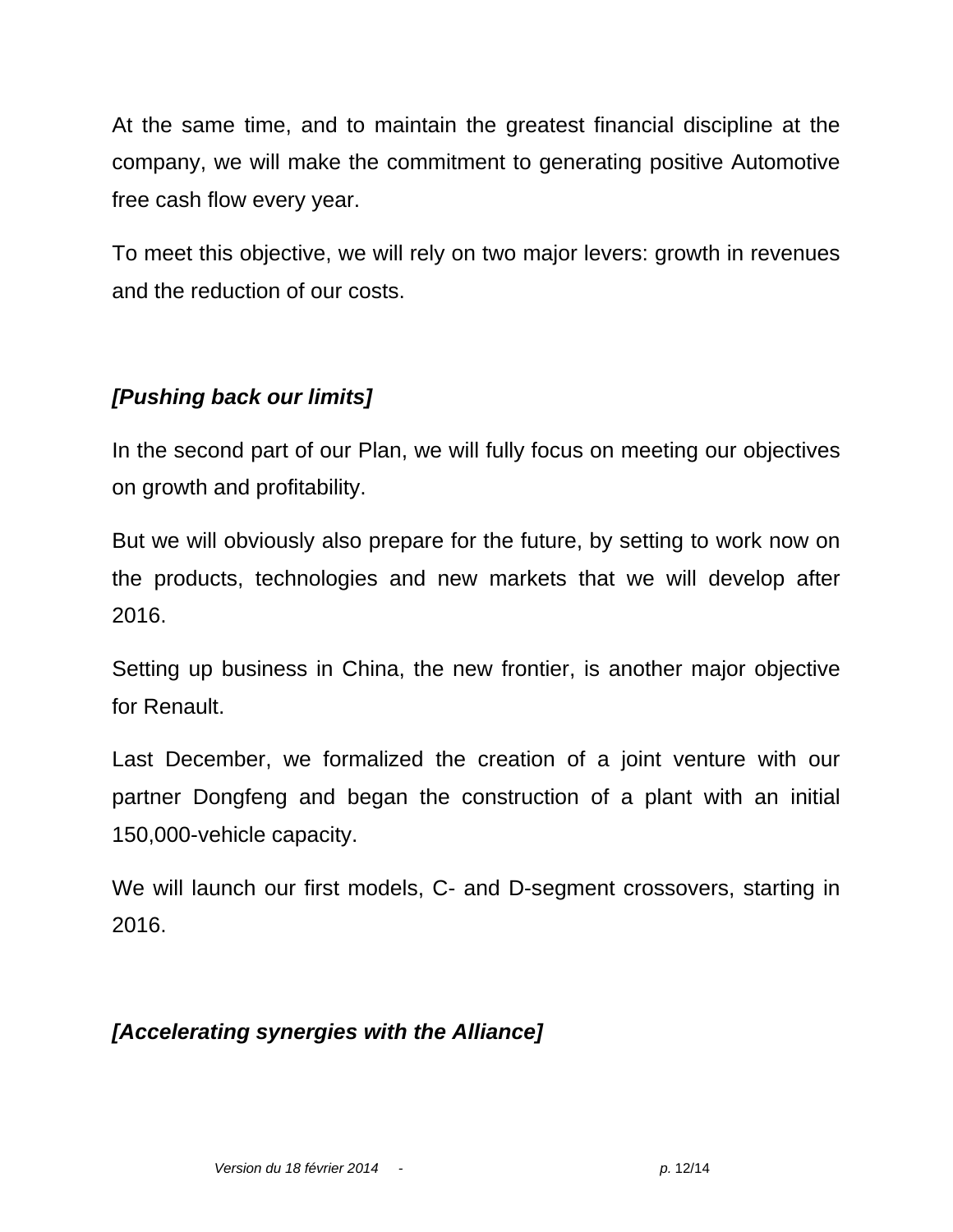Two weeks ago we announced a project to strengthen synergies between Renault and Nissan. The project is aimed at introducing joint management in four areas: purchasing, engineering, manufacturing and logistics, and human resources.

In an increasingly competitive environment, this will optimize our overall investment capacity and strengthen the performance of both companies.

Thanks to the Alliance, Renault is a company that produced 2.6 million vehicles in 2013 but one that benefits from the economies of scale of up to 8.3 million vehicles.

Our objective for 2016 is to unlock  $64.3$  billion in synergies. These synergies will contribute to the success of the Renault Plan.

# *[Conclusion]*

In the last three years, through a clear and unwavering strategy and the hard work of everyone involved, we have held up successfully in a particularly difficult environment and shown our capacity to adapt while maintaining our priorities.

Today we can rely on robust bases:

- We have a healthy financial situation
- We have initiated the thorough renewal of our product range
- Our geographical mix is better balanced
- And last of all, the Alliance and our partnership are undeniable and undisputed strengths.